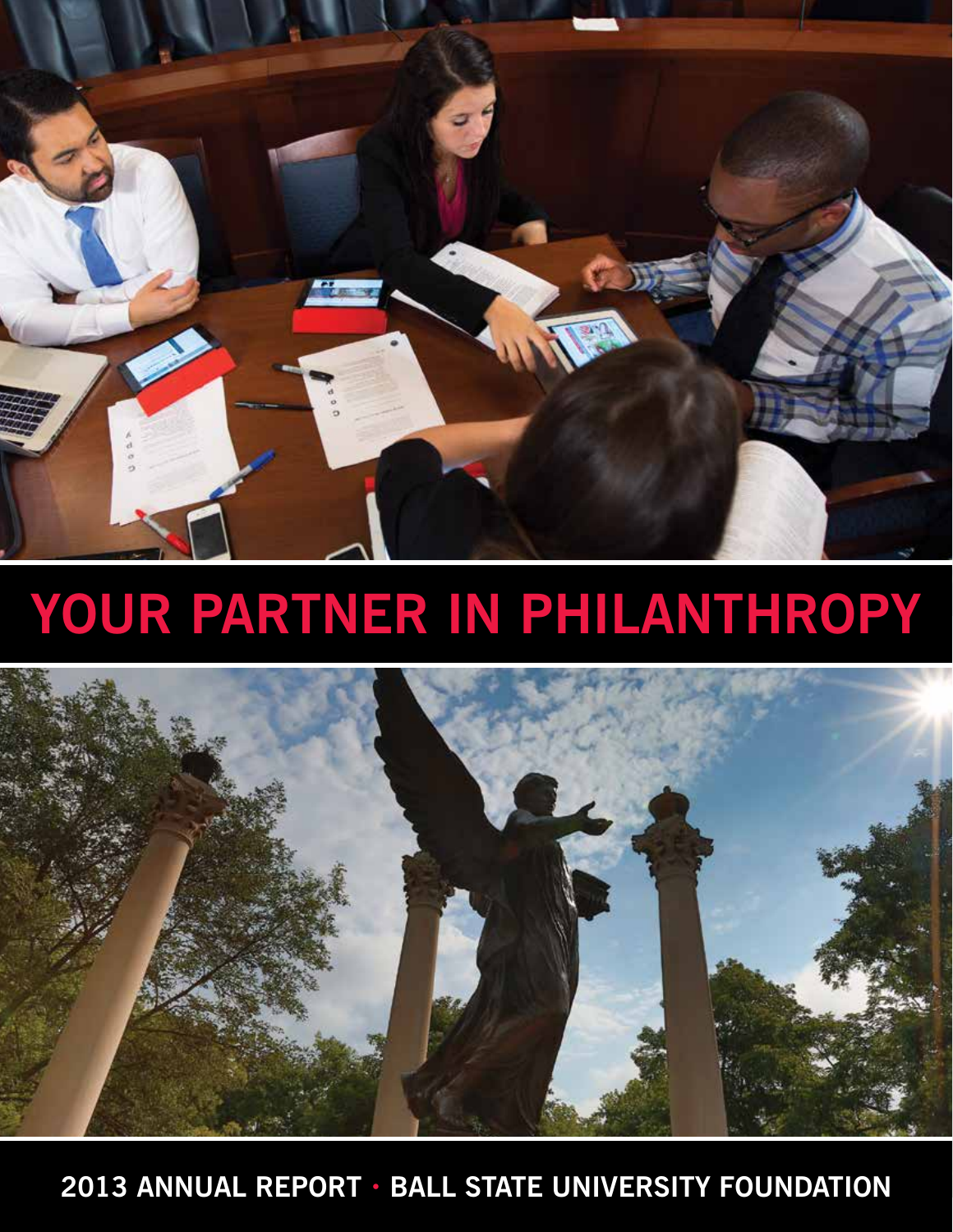# **Your Partner in Philanthropy**

### **Dear alumni and friends:**

In our first year as chair and president, we have been moved by the **strong spirit of philanthropy** exhibited by those who are passionate about Ball State and its future. We are proud of the role that Ball State University Foundation plays in that process.

For more than 60 years, the foundation has partnered with alumni and friends who are creating personal and compassionate ways to help Ball State thrive. We and our colleagues in University Advancement are dedicated to building and nurturing those relationships—just as our donors are committed to creating life-changing experiences for our students.

Thanks to the generosity of our donors, good work of our partners in University Development, prudent investment policies, and sound financial management, foundation assets have grown to **more than \$216 million** in fiscal year 2013, and **\$18 million has been provided to support students, projects, and programs campuswide** during that time.

This year's annual report provides both a snapshot of fiscal year 2013 and a spotlight on the ways we serve and support our donors and the university.

We thank you for your ongoing support and commitment to the people, programs, and progress of Ball State.



ter of Campanell

Peter F. Campanella Chair, Board of Directors Ball State University Foundation

Chur E. O-till

Cherí E. O'Neill President and CEO Ball State University Foundation



Our \$20 million Cardinal Commitment campaign includes thoughtful, strategic improvements for softball, baseball, men's and women's golf, football, men's and women's basketball, and men's and women's volleyball.

For more information or to give, go to **bsu.edu/commitment**.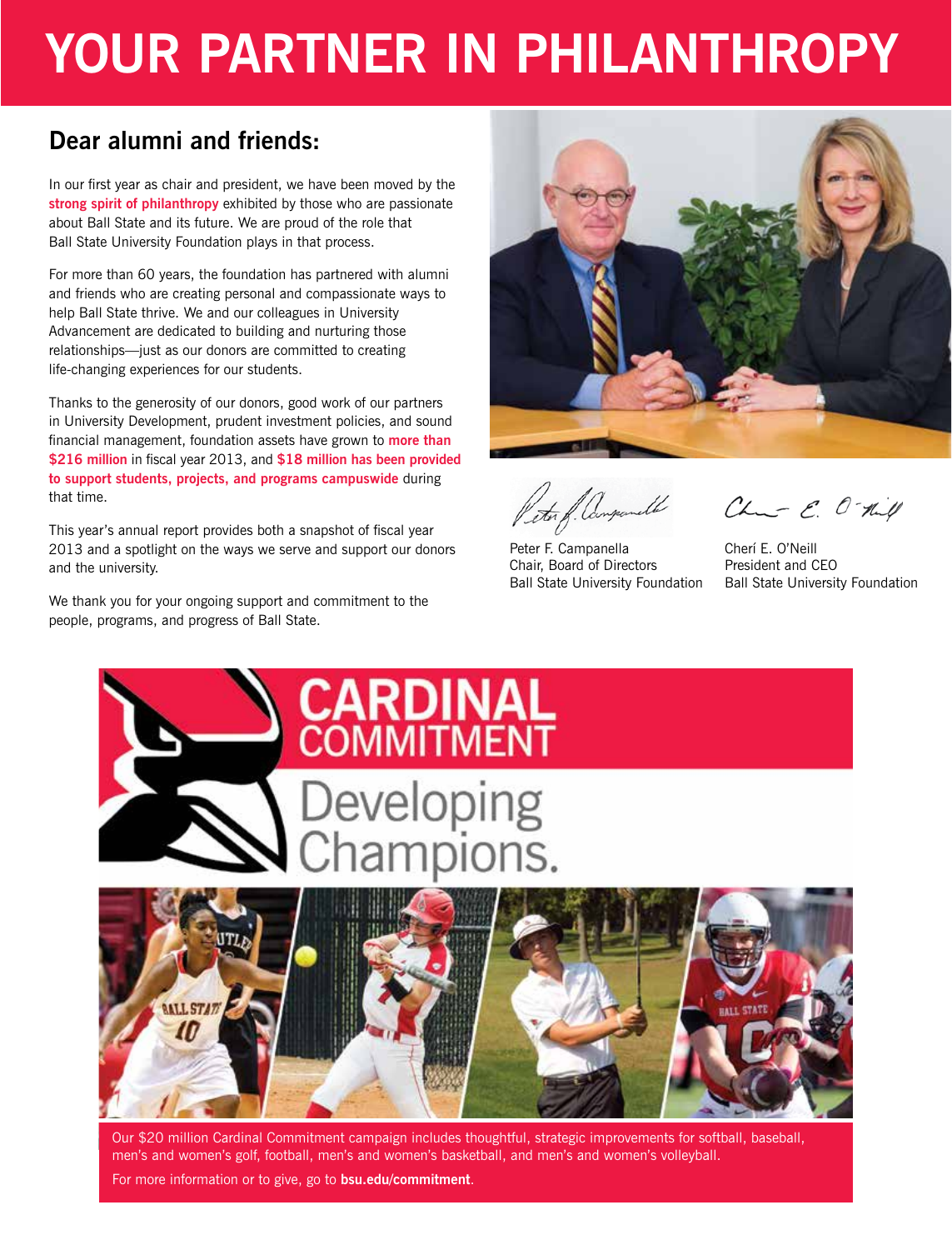# **Focusing on What We Do**

Through the Ball State University Foundation, you have a direct impact on the quality of education available to students today and tomorrow.

Private gifts help the university and its students achieve levels of excellence not possible through state assistance alone. Our mission is to provide **the greatest sustainable support** for Ball State by promoting, accepting, and maximizing private contributions in many areas including scholarships, academic programs, and faculty compensation. We also prudently manage, invest, and steward the assets entrusted to us by you, our generous donors.

We are governed by a **dedicated 31-member board of directors**, comprised of individuals with varied backgrounds such as business, banking, investing, higher education, law, and nonprofit leadership. The board currently has six active committees: executive, investment, operations, philanthropy, audit, and committee on directors.

## **We help create a POSITIVE GIVING EXPERIENCE**

Over the years, we have helped donors like you experience the joy of giving. Whether contributing to the Ball State Fund—to be used for the greatest needs of the university—or providing support for scholarships, academic programs, faculty, departments, programs, or Ball State's innovative immersive learning programs, we're here to offer **options, opportunities, resources, and personnel** to facilitate the gift-giving process. We also provide **professional counsel** for those wishing to **leave a legacy** through a planned or deferred gift.

Giving back to help others succeed can be very gratifying, and we strive to make your giving experience **simple, satisfying, and meaningful**.

To learn more, contact us, visit **bsu.edu/bsufoundation**, or like us on Facebook.

# **We provide EXCEPTIONAL STEWARDSHIP**

The foundation is focused on **responsibly managing your generous gifts**. We strive to nurture and build lasting relationships between Ball State and those who assist the university with private support by **keeping you informed and engaged**.

Driven by the principles of fiscal responsibility, accountability, and responsible stewardship, we proudly pledge the following commitments:

- Contributions are acknowledged in a timely, accurate, and appropriate manner.
- Donors are recognized in meaningful ways while adhering to any stated wishes of anonymity.
- Reports to donors are consistent and accurate and reflect the impact of their financial contributions.
- We collaborate with the university to ensure that donor gifts are used for purposes for which they were intended.

We have also adopted the national standard **Donor Bill of Rights**, which is available by request and on our website.



"Most people have more resources than they realize, and through the power of estate planning, they can reach their philanthropic goals, giving a larger gift than might be possible in their lifetime."

**Penny Ralston**, '71, Foundation Board Member and Bequest Donor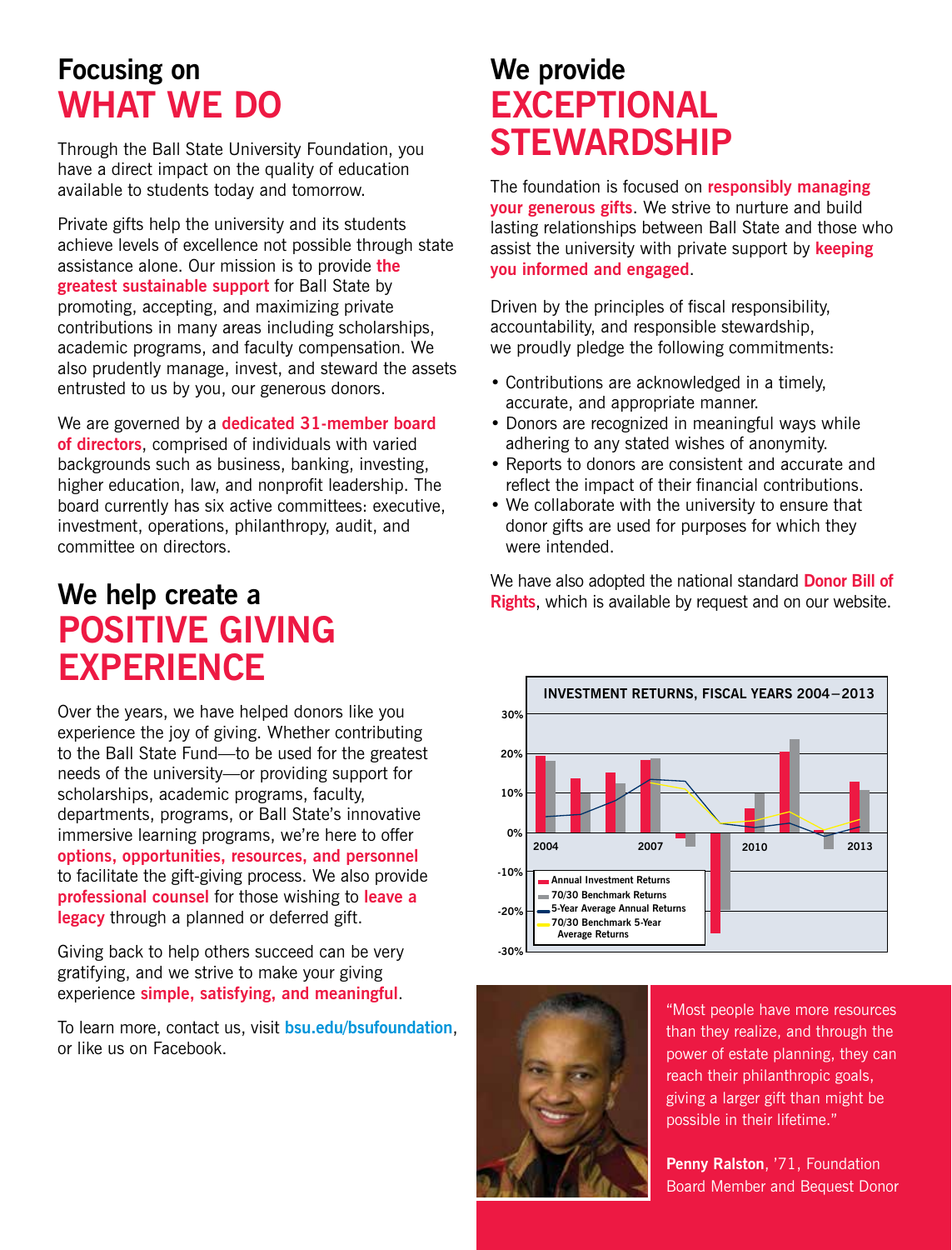# **We make SMART INVESTMENTS**

To provide support for the students and programs of Ball State, we continue to refine our investment program and its governance process to adapt to the changing investment climate and its opportunities.

The objective of the foundation's investment policy is to provide a rate of return over inflation to allow the fund you have so generously established to continue to provide a high sustainable level of support to Ball State University. The policy balances attaining the highest total rate of return with a prudent level of risk, generating resources to meet the current and future needs of the university and its students.

#### **POLICY ASSET ALLOCATION, FISCAL YEAR 2013**



This balancing act is accomplished through the teamwork of our Investment Committee, responsible for setting investment policy and objectives, along with an internal chief investment officer and external investment manager, who work together to manage our investment portfolio, oversee due diligence activities, monitor investment results, and develop new investment initiatives.

Our assets are invested in a broadly, globally diversified portfolio of public and private investment strategies in a process that **allows us to adapt to dynamic investment markets**.

The results are investment returns that consistently meet or outperform standard benchmarks. Please refer to the 2013 Financial Picture for more information on our investment returns.

# **How you can MAKE A DIFFERENCE**

There are many ways to form your own partnership with Ball State. No matter how you choose to give, **your generosity will make a difference** in the lives of our students and the future of the university. Gifts to Ball State are tax deductible, and planned gifts, such as bequests, gifts of real estate, beneficiary designations of life insurance and retirement plans, and life income plans, offer many more attractive tax-savings and personal benefits.

We are pleased to recognize the many alumni, friends, organizations, and corporations whose gifts reflect commitment and loyalty to Ball State and its future with membership in one of our giving societies.

To learn more about these opportunities, visit **bsu.edu/giving**.

#### **Ways to Give**

Annual Gifts • Annual or Multiyear Pledges • Endowed Gifts • Expendable Gifts • Planned or Deferred Gifts • Corporate Matching Gifts • Donor Advised Funds • Honorary and Memorial Gifts

#### **How to Give**

Cash • Credit Card • Stock • Securities • Savings Bonds • Real Estate • Tangible Personal Property • Retirement Plan Assets • Life Insurance

#### **University Priorities**

Ball State Fund • Student Scholarships • Faculty Compensation • Academic and Immersive Learning Programs • Colleges • Departments • Facilities • Technology • Athletics



"Private funding has given me the opportunity to research in the areas of storytelling and science. I would not have been able to present at the national conference without that assistance."

**Linda Taylor**, Assistant Professor Department of Elementary **Education**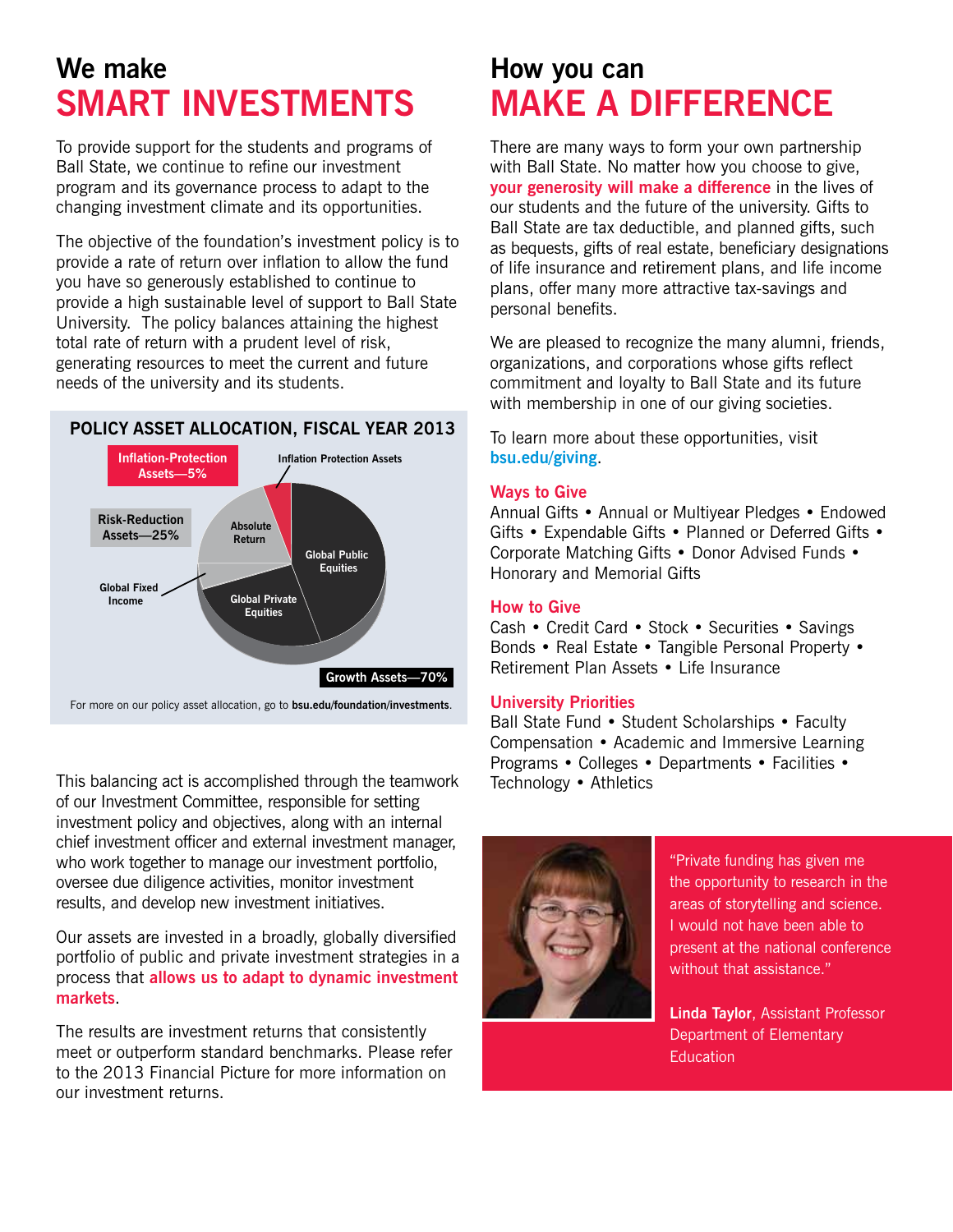# **Fiscal Year 2013 FINANCIAL PICTURE**

### **Investments**

In fiscal year 2013, the present and future impact of donor funds was magnified by investment returns of 13.4 percent. During the past 10 years of volatile markets, our investment returns averaged 7.2 percent, slightly ahead of the benchmark of 70 percent global equities and 30 percent global fixed income, but with less volatility.

#### 0 50 100 150 200 250 300 350 400 450 **Contributions Investment Earnings University/ Student Support Assets at 6/30/2013 Expectancies at 6/30/2013** (in millions) **SUMMARY OF FINANCIAL ACTIVITY 1951−2013 \$93,814,752 \$216,364,592 \$324,209,535 \$138,408,629 \$402,165,498**

### **Assets and Contributions**

Foundation assets total more than \$216 million. In fiscal year 2013, alumni and friends made contributions of \$17.9 million; total contributions since the foundation was established in 1951 surpassed \$402 million. Future gifts, such as bequests, life insurance policies, property, and life income plans, have grown to more than \$93.8 million.

Thanks to the generosity of our donors, along with our prudent investment policy and sound financial management, the foundation is a vital partner for the university, providing support in many areas. During fiscal year 2013, the foundation provided \$18 million in support to the university with total assistance exceeding \$324 million since the foundation was established.

### **New Endowments, Fiscal Year 2013**

TJ Ault Business Management Scholarship Emens Scholarship in honor of David W. Bahlmann Terry L. Hunsucker Scholarship Laura Kraska Scholarship Barbara H. Lowe Scholarship Fred F. Lowe Scholarship Fred Meyer Lectureship Muncie Lions Club Scholarship Jim & Rita Myers Fund for Accounting **Excellence** Dr. Robert R. and Mrs. Harriet M. Pinger Award for Student Travel Jeff and Susanne Prather International Travel Scholarship Marshall E. Rinker Sr. Foundation Study Abroad Scholarship Harlan H. Roepke Field Studies Award Judith Roepke Scholarship Shawger Scholarship



"My scholarships allows me to pursue many rich and varied experiences, which have ultimately made me a stronger actor and a stronger person. I spent the past two summers in the United Kingdom taking extra theatre courses and working to use theatre with those who have learning disabilities—both of which were life-changing experiences. No other school could have provided me with the combination of resources and financial support to make these experiences happen."

**Talley Gale**, Acting Recipient of the Ed Strother Award

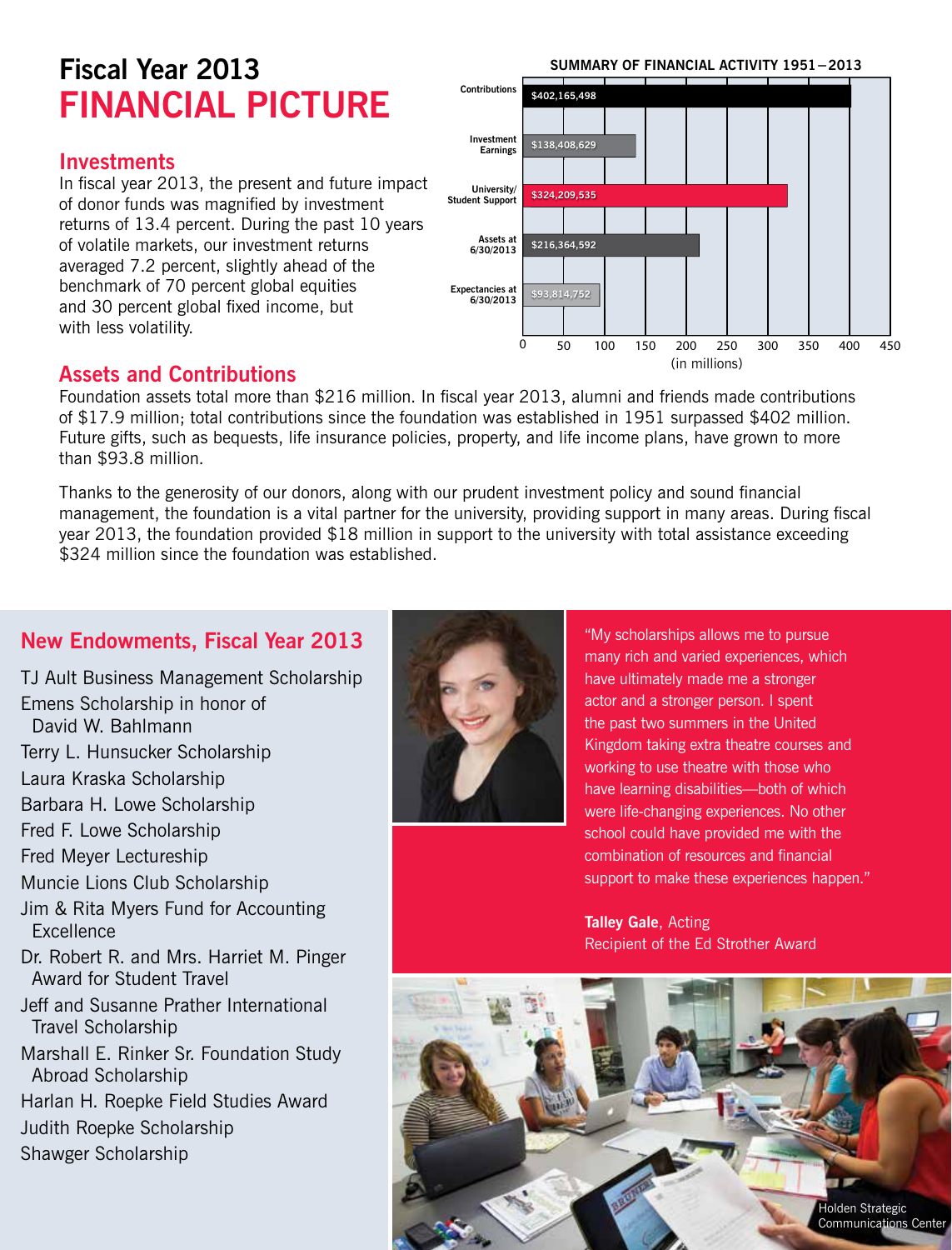# **Consolidated Statement of Financial Activities**

| <b>Total Foundation</b>                                        | 2013         | 2012          |  |
|----------------------------------------------------------------|--------------|---------------|--|
| Revenue, Gains, and Other Support                              |              |               |  |
| Contributions and promotional activities                       | \$17,930,649 | \$9,164,035   |  |
| Investment income, including net realized and unrealized gains | 20,708,929   | 1,733,084     |  |
| Rental and other income                                        | 591,922      | 139,702       |  |
| Total revenue, gains, and other support                        | \$39,231,500 | \$11,036,821  |  |
| <b>Expenses</b>                                                |              |               |  |
| University programs, including capital projects                | 15,645,886   | 11,107,665    |  |
| Management and general                                         | 2,009,594    | 1,715,899     |  |
| Fundraising                                                    | 3,546,563    | 3,598,425     |  |
| <b>Total expenses</b>                                          | \$21,202,043 | \$16,421,989  |  |
| Change in net assets                                           | \$18,029,457 | (\$5,385,168) |  |
| <b>Unrestricted</b>                                            |              |               |  |
| Revenue, Gains, and Other Support                              |              |               |  |
| Contributions and promotional activities                       | \$916,406    | \$799,208     |  |
| Investment income, including net realized and unrealized gains | 7,241,643    | (1,003,990)   |  |
| Rental and other income                                        | 591,922      | 139,702       |  |
| Operating support fees                                         | 1,222,096    | 1,133,948     |  |
| Net assets released from restrictions and reclassifications    | 13,027,389   | 9,099,354     |  |
| Total revenue, gains, and other support                        | \$22,999,456 | \$10,168,222  |  |
| <b>Expenses</b>                                                |              |               |  |
| University programs, including capital projects                | \$15,645,886 | \$11,107,665  |  |
| Management and general                                         | 2,009,594    | 1,715,899     |  |
| Fundraising                                                    | 3,546,563    | 3,598,425     |  |
| <b>Total expenses</b>                                          | \$21,202,043 | \$16,421,989  |  |
| Change in net assets                                           | \$1,797,413  | (\$6,253,767) |  |
| <b>Temporarily Restricted</b>                                  |              |               |  |
| Revenue, Gains, and Other Support                              |              |               |  |
| Contributions                                                  | \$16,506,253 | \$6,661,744   |  |
| Investment income, including net realized and unrealized gains | 13,116,863   | 2,710,656     |  |
| Operating support fees                                         | (1,216,859)  | (1, 117, 583) |  |
| Total revenue, gains, and other support                        | \$28,406,257 | \$8,254,817   |  |
| Net assets released from restrictions and reclassifications    | (12,970,590) | (8,711,130)   |  |
| Change in net assets                                           | \$15,435,667 | (\$456,313)   |  |
| <b>Permanently Restricted</b>                                  |              |               |  |
| Revenue, Gains, and Other Support                              |              |               |  |
| Contributions                                                  | \$507,990    | \$1,703,083   |  |
| Investment income, including net realized and unrealized gains | 350,423      | 26,418        |  |
| Operating support fees                                         | (5,237)      | (16, 365)     |  |
| Total revenue, gains, and other support                        | \$853,176    | \$1,713,136   |  |
| Net assets released from restrictions and reclassifications    | (56, 799)    | (388, 224)    |  |
| Change in net assets                                           | \$796,377    | \$1,324,912   |  |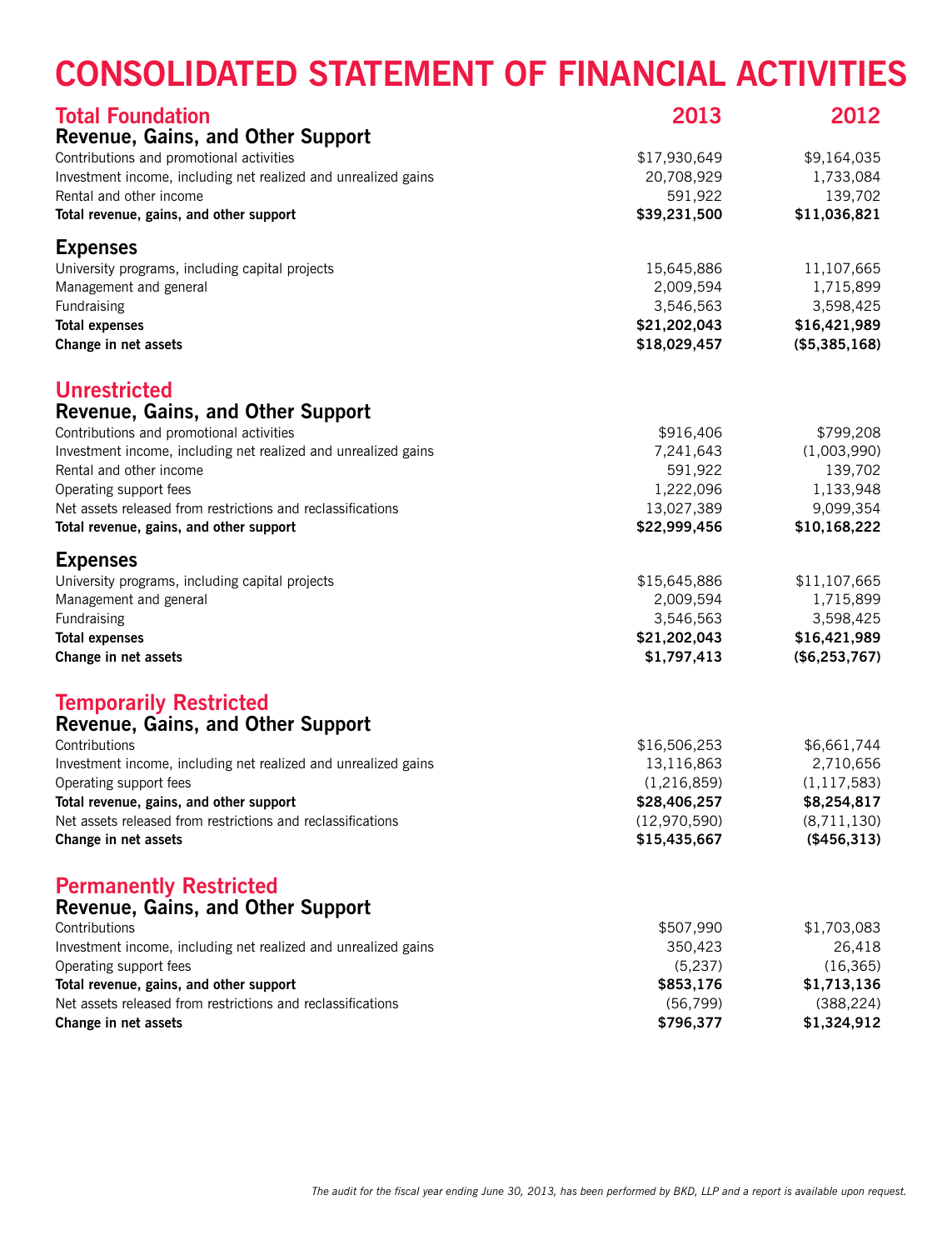

# **Consolidated Statement of Financial Position**

| <b>Assets</b>                                         | 2013          | 2012          |
|-------------------------------------------------------|---------------|---------------|
| Cash and investments in marketable securities         | \$183,118,477 | \$170,131,041 |
| Contributions receivable                              | 16,215,568    | 12,663,328    |
| Beneficial interests in perpetual and external trusts | 3,569,526     | 3,501,435     |
| Investments in split-interest agreements              | 2,197,928     | 2,213,581     |
| Property and equipment                                | 8,871,580     | 4,075,907     |
| Other assets                                          | 2,391,513     | 4,262,182     |
| <b>Total assets</b>                                   | \$216,364,592 | \$196,847,474 |
| <b>Liabilities</b>                                    |               |               |
| Accounts payable                                      | \$6,238,867   | \$4,990,441   |
| University grants payable                             |               | 741,508       |
| Accrued expenses                                      | 177,970       | 179,741       |
| Line of credit                                        | 6,550,000     | 4,454,000     |
| Term note payable                                     | 5,300,000     | 6,300,000     |
| Bond payable                                          | 10,000,000    | 10,000,000    |
| Annuity and trust obligations                         | 3,048,860     | 3,162,346     |
| <b>Total liabilities</b>                              | \$31,315,697  | \$29,828,036  |
| <b>Net Assets</b>                                     |               |               |
| Unrestricted                                          | (3,924,889)   | (5,722,302)   |
| Temporarily restricted                                | 118,403,404   | 102,967,737   |
| Permanently restricted                                | 70,570,380    | 69,774,003    |
| Total net assets                                      | 185,048,895   | 167,019,438   |
| Total liabilities and net assets                      | \$216,364,592 | \$196,847,474 |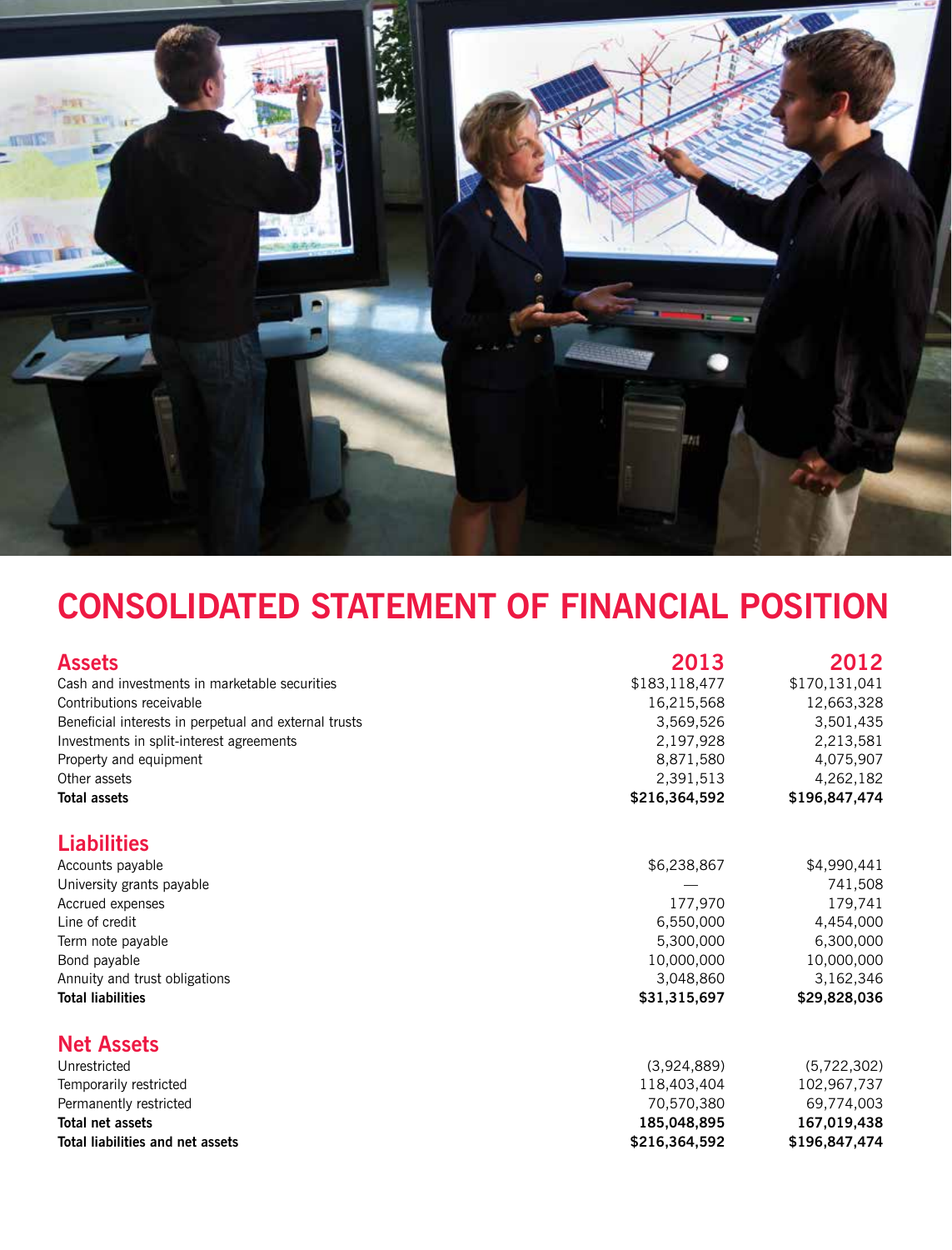### **Ball State University Recognition Societies Levels of Giving**

| <b>Annual Giving</b><br>President's Circle | $$1,000$ and above                                                                                                                               |
|--------------------------------------------|--------------------------------------------------------------------------------------------------------------------------------------------------|
| <b>Cardinal Circle</b>                     | Gifts of any amount for two or more<br>consecutive years                                                                                         |
| <b>Cardinal Varsity Club</b>               | Provides additional benefits for alumni and<br>friends whose contributions help create success<br>for athletes on the field and in the classroom |
| Discovery                                  | Group of women pooling annual contributions<br>of \$1,000                                                                                        |

### Lifetime Giving Recognition

Fellows Society Bronze level \$20,000–\$49,999 Silver level \$50,000-\$74,999 Gold level \$75,000–\$99,999

Quadrangle Society \$100,000–\$249,999 Carillon Society \$250,000–\$499,999 Wings Society \$500,000–\$749,999 Five Columns Society \$750,000–\$999,999

Founders Society  $$1$  million +

Planned Giving Recognition

Beneficence Society Future commitment of any amount through a bequest or other planned gift

# **How to MAKE A GIFT**

#### **Online bsu.edu/give**

### Mail

Ball State University Foundation P.O. Box 672 Muncie IN 47308-0672

### Phone

Office of University Development: 765-285-8261 or toll free 866-953-2653 Ball State University Foundation: 765-285-8312 or toll free 888-235-0058

### Please direct more detailed discussions on giving to:

### **Major Gifts**

Office of University Development 765-285-8261 or toll free 866-953-2653 Fax: 765-285-1218 E-mail: giving@bsu.edu

### **Planned Gifts**

Ball State University Foundation 765-285-8312 or toll-free 888-235-0058 Fax: 765-285-7060 E-mail: ppurcell@bsu.edu



"The Miller and Emens scholarships made the out-ofstate option affordable, providing full tuition for my undergraduate career as well as a travel abroad experience. While this is a great benefit for simply studying and performing in the academic setting, it also allowed me to maximize my time outside of the classroom that I would have spent working. I can only hope that one day I will be able to give another student the same opportunity that I had."

**Joe Fazio**, '13, pursuing his MBA on a football scholarship, Ball State Football Free Safety

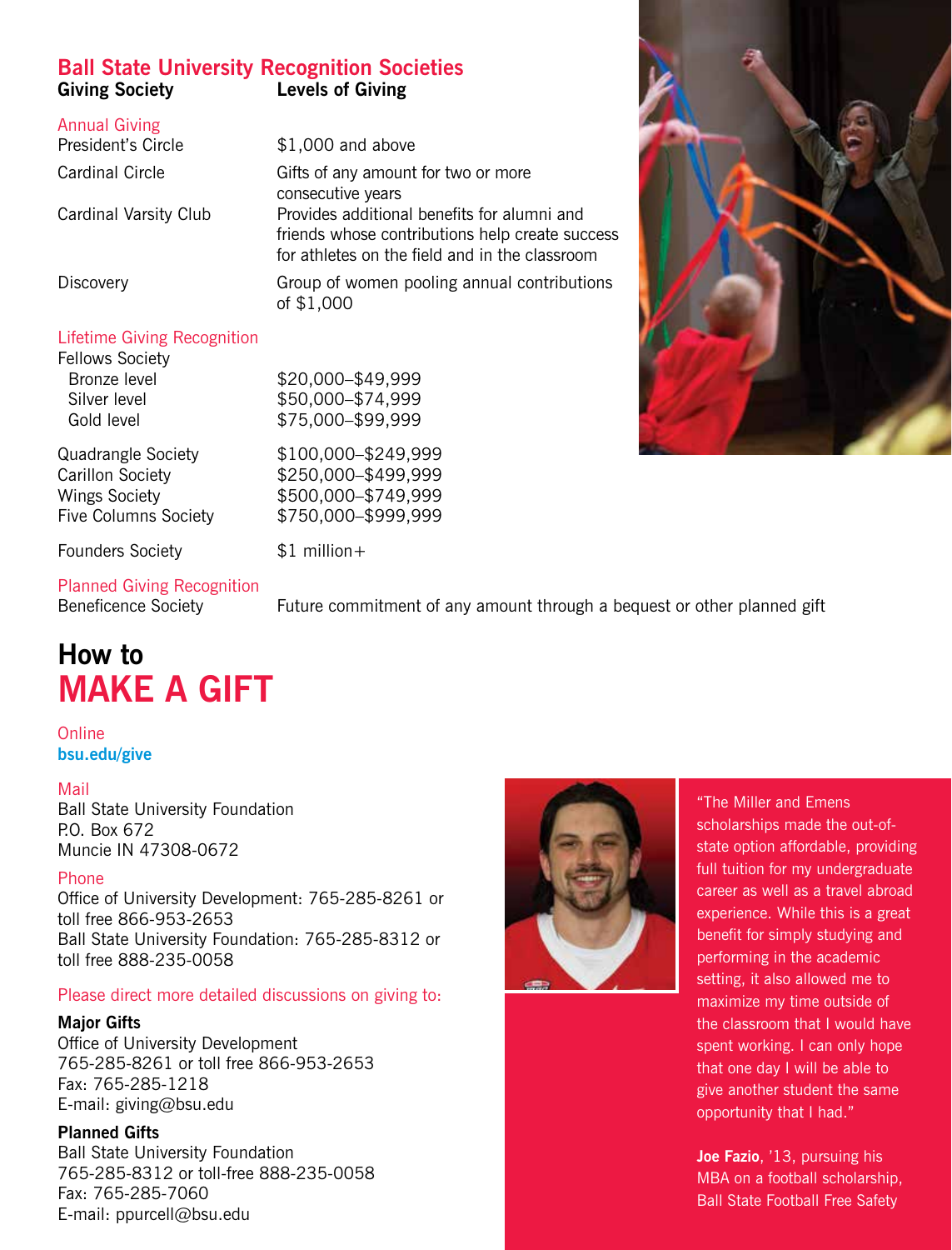# **Foundation Board Members**

### **Officers**

**Chair** Peter F. Campanella, '67

**Vice Chair** Mark A. Ervin, '81 MA '85

**Secretary** Anthony W. Smith, '68

**Immediate Past Chair\*** Stefan S. Anderson, HHD '93

**President and CEO\*\*** Cherí E. O'Neill, '89

**Treasurer\*\*** Jeffrey R. Lang

## **Assistant Secretary\*\***

Carolyn S. Young

\*Chair Emeritus/Emerita \*\*Nonvoting Members

### **Directors**

T.W. Hudson Akin Kenneth R. Briner, '69 Kelli S. Burrill, '75 Marsha J. Casey, '79 HSD '00 E. Renaé Conley, '80 MBA '82 J. Richard Emens R. Wayne Estopinal, BAR '79 Brian A. Gallagher, '81 HHD '03 John C. Gaylor, '76 Jo Ann M. Gora Richard J. Hall, '89 Frank M. Hancock, '70 Charles H. Harper Mark R. Holden, '81 Randall B. Howard Hollis E. Hughes Jr., '65 MA '72 Thomas J. Kinghorn, '65 MA '66 James C. Lintzenich, '75 Donna M. Oklak, '77 Randall E. Pond, '77 Penny A. Ralston, '71 Patricia Schaefer John B. Scheumann, '71 John R. Seffrin, '66 HSD '94 Michael P. Smith, '73 Charles V. Sursa C. Kenneth White, '71

# **Directors Emeriti**

Jan P. Abbs, '76 David W. Bahlmann Frank A. Bracken Blaine A. Brownell J. Robert Browning, '84 Richard W. Burkhardt, LLD '84 Michael L. Cox, '70 Laura J. Hansen Dean, '72 Ben E. Delk Thomas L. DeWeese, '68, MBA '69 Ben E. Hancock Jr. Marjorie L. Hiner, '66 MA '70 Richard W. Hutson,\* '60 MA '62 Paul L. Kozel Charles A. Lord, '49 J. Richard Marshall\* Donald L. Mays, '62 MA '65 EdD '69 Matthew J. Momper, '83 Kent C. "Oz" Nelson, '59 LLD '94 Don L. Park, '61 MA '62 John J Pruis, LLD '84 Gregory A. Schenkel, '70 Anthony L. Schneider,\* '80 James R. Schrecongost, '68 MA '72 Edwin D. Shipley, '68 MA '71 Mary R. Sissel,\* MA '78 William L. Skinner\* A. Umit Taftali, '85 John E. Worthen





"I hope what I give back to Ball Sate can join with the gifts of other alumni to help students complete their degrees and experience different opportunities that will not only prepare them for future endeavors but remember their time at Ball State fondly."

**Laura (Dragoo) Mickler**, '06 MA '08, Ball State Fund Donor